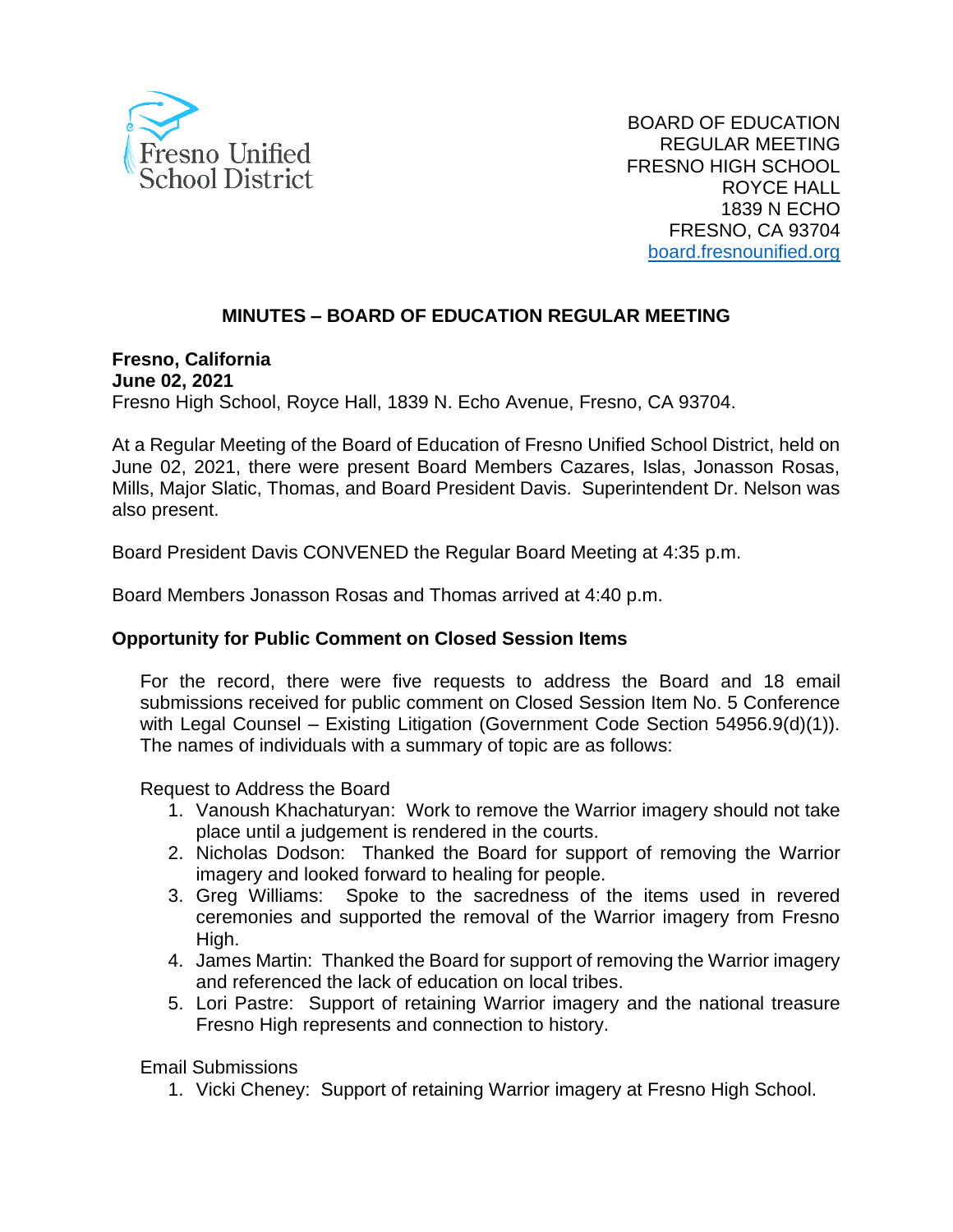- 2. Dick Ashjian: Support of retaining Warrior imagery at Fresno High School.
- 3. Jim Berkson: Support of retaining Warrior imagery at Fresno High School.
- 4. Ryck Miller: Support of retaining Warrior imagery at Fresno High School.
- 5. Kenneth N. Hansen: Support of Board decision to remove Warrior imagery.
- 6. Gary Nakagawa: Support of retaining Warrior imagery at Fresno High School.
- 7. Tiffany Jones: Support of retaining Warrior imagery at Fresno High School.
- 8. Noel Aguilar: Support of Board decision to remove Warrior imagery.
- 9. Lynne Santini: Support of retaining Warrior imagery at Fresno High School.
- 10.Vanoush Khachaturyan: Support of retaining Warrior imagery at Fresno High School.
- 11.John Flores: Support of retaining Warrior imagery at Fresno High School.
- 12.Josette Losurdo: Support of retaining Warrior imagery at Fresno High School.
- 13.Alexandra Williams: Support of Board decision to remove Warrior imagery.
- 14.Mark O.: Support of retaining Warrior imagery at Fresno High School.
- 15.Sandy Steele-West: Support of retaining Warrior imagery at Fresno High School.
- 16.Kelly Rector: Support of retaining Warrior imagery at Fresno High School.
- 17.Darlene Franco: Support of Board decision to remove Warrior imagery.
- 18.Anthony Lopez: Support of Board decision to remove Warrior imagery.

The BOARD ADJORNED to Closed Session at 4:55 p.m. to address items one through six.

The BOARD RECONVENED in Open Session at 6:18 p.m.

## **Reporting Out of Closed Session**

- On a motion by Board Clerk Thomas, seconded by Board Member Jonasson Rosas, the Board took action in Closed Session on a Workers' Compensation settlement for Maricela Orozco-Gonzalez, Case No. WC19-0110-2231, by a vote of 7-0-0-0, as follows: AYES: Board Members: Cazares, Islas, Jonasson Rosas, Mills, Major Slatic, Thomas, and Board President Davis.
- On a motion by Board Member Islas, seconded by Board Clerk Thomas, the Board took action in Closed Session on a Workers' Compensation settlement for Luis Munoz Soto, Case No. 2017-0731, by a vote of 7-0-0-0, as follows: AYES: Board Members: Cazares, Islas, Jonasson Rosas, Mills, Major Slatic, Thomas, and Board President Davis.
- On a motion by Board President Davis, seconded by Board Member Islas, the Board took action in Closed Session to promote Floridia Cheung to Principal III at Design Science Middle College High School, by a vote of 7-0-0-0, as follows: AYES: Board Members: Cazares, Islas, Jonasson Rosas, Mills, Major Slatic, Thomas, and Board President Davis.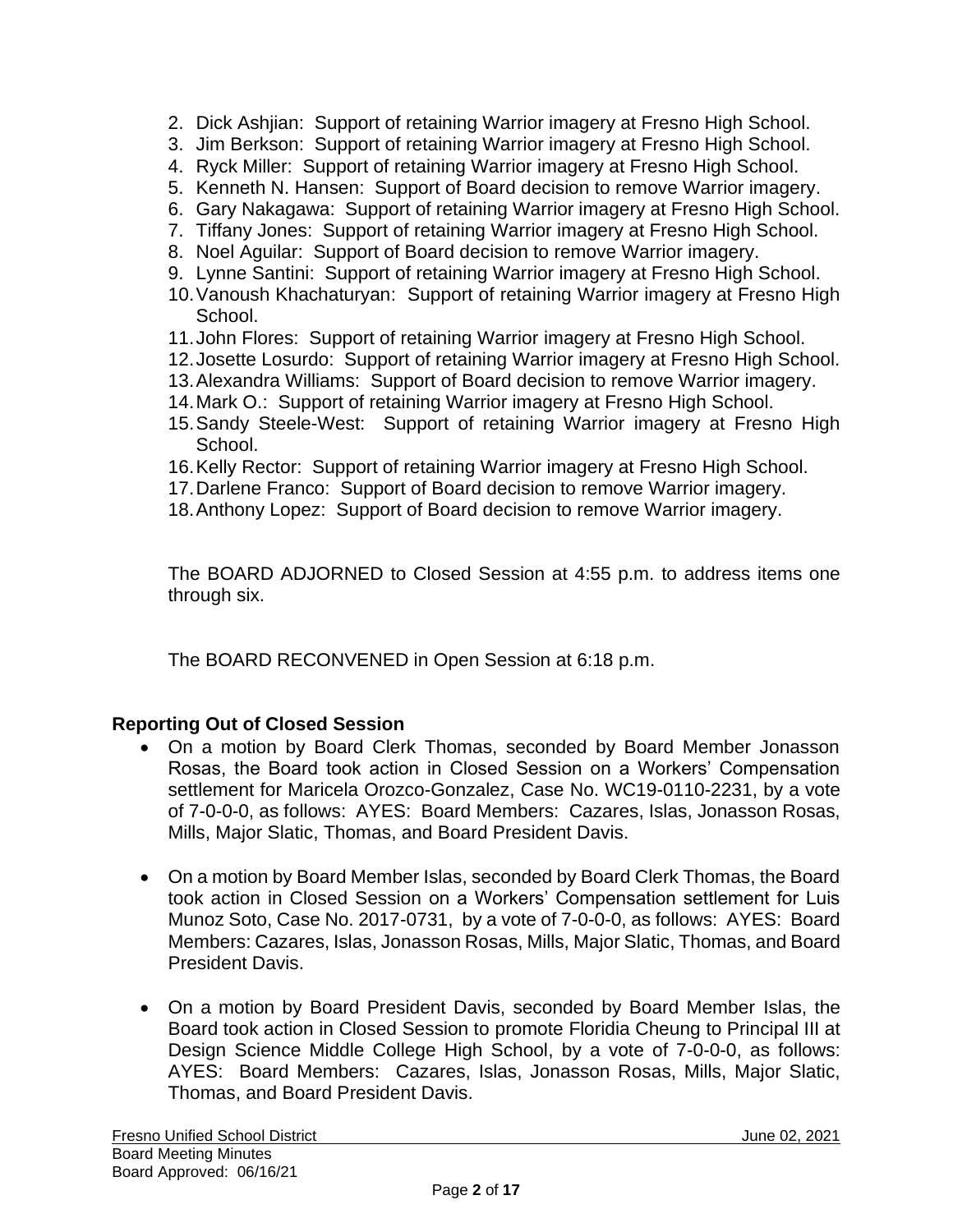## **Reporting Out of Closed Session- continued**

- On a motion by Board Clerk Thomas, seconded by Board Member Mills, the Board took action in Closed Session to appoint Patrick Jensen to Administrator in the Superintendent's Office, by a vote of 7-0-0-0 as follows: AYES: Board Members: Cazares, Islas, Jonasson Rosas, Mills, Major Slatic, Thomas, and Board President Davis.
- On a motion by Board Member Islas, seconded by Board Member Mills, the Board took action in Closed Session to appoint Jeremy Ward to Assistant Superintendent of College & Career Readiness, by a vote of 7-0-0-0, as follows: AYES: Board Members: Cazares, Islas, Jonasson Rosas, Mills, , Major Slatic, Thomas, and Board President Davis.
- On a motion by Board Member Thomas, seconded by Board Member Islas, the Board took action in Closed Session to appoint Ambra O'Connor to Prevention and Intervention Executive, by a vote of 7-0-0-0, as follows: AYES: Board Members: Cazares, Islas, Jonasson Rosas, Mills, Major Slatic, Thomas, and Board President Davis.

# **PLEDGE OF ALLEGIANCE**

Ms. Laettner, Principal of Fresno High School led the flag salute.

## **HEAR Report from Superintendent**

- Shared this month is LGBTQ+ Pride Month. We want to share our appreciation for our LGBTQ+ students, families, staff and allies. Supported by our board, we firmly believe that all schools should be safe and inclusive places where students, families and staff feel accepted, respected, and welcomed. To that end, district staff is committed to doing the work every day to ensure our students and their families are supported.
- Shared he was joined by several members of our Board of Education as we announced our plans for returning full time, five days a week next school year beginning Thursday, August 12, that is two days earlier than traditional. As part of our Pandemic Recovery Plan next school year, students will receive an additional 30 minutes per day of instruction in the first semester to address literacy and math. High schools will offer expanded options for credit recovery and English Learner support all year and middle schools will have additional English Learner supports all year. Extra teachers will be added in targeted areas, and social emotional support and health services staff will be added. After school programs will also be expanded and per the Board's approval on June 16, our extended instructional calendar will highlight three additional buy back days providing staff with new professional learning opportunities.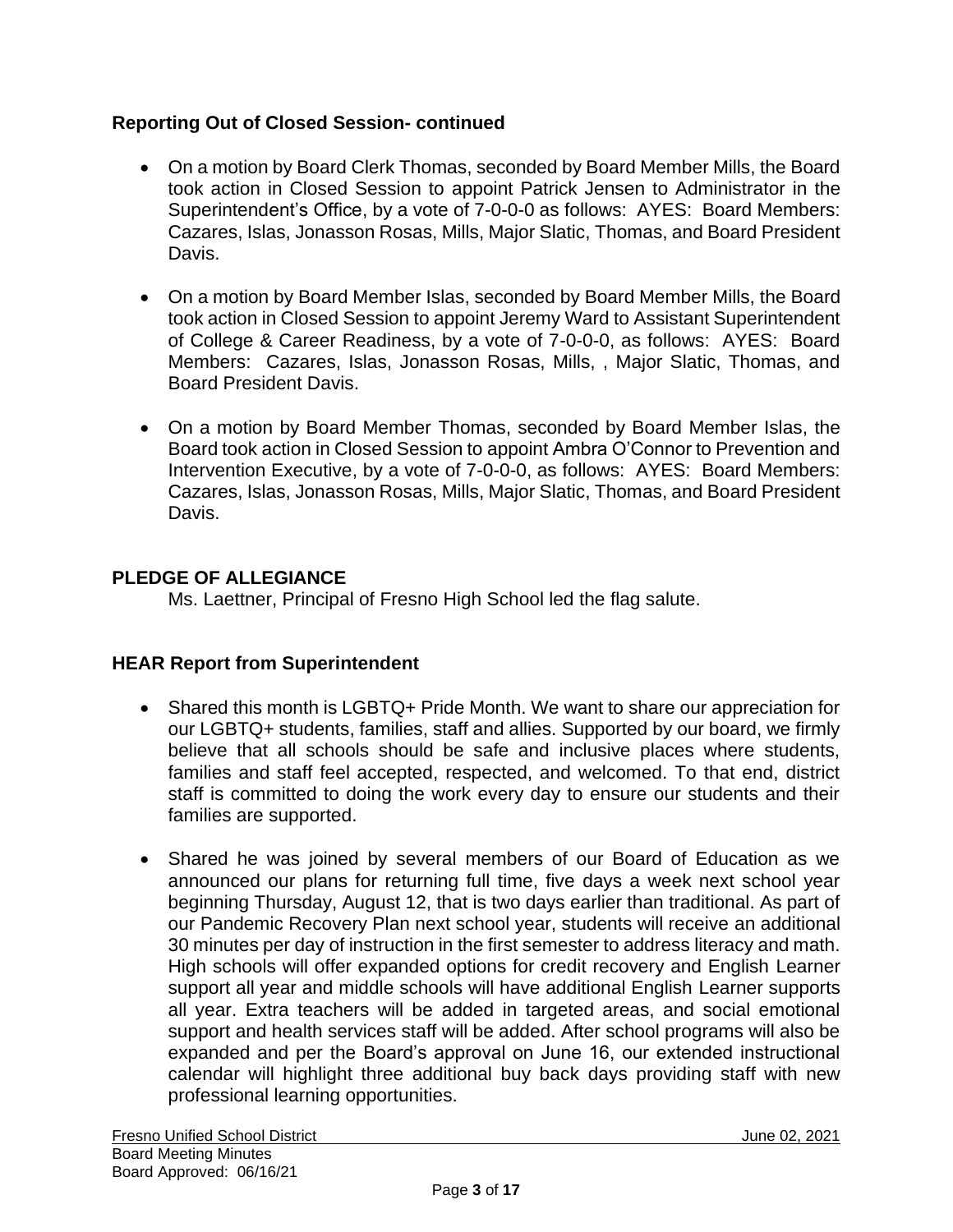## **HEAR Report from Superintendent – continued**

- Shared as we head into these last two weeks of school, we have a lot to celebrate. As the winners of the 2021 FUSD Elementary Minecraft eSports League, Figarden Elementary School has earned the opportunity to represent Fresno Unified and the United States in the first-ever Minecraft eSports International Battle. The battle will take place Friday, June 4, 2021 from 8-10a.m. It will be viewable as a Teams Live Event. Please support the Figarden team as it battles CURRO South Africa for the title of the 2021 Minecraft eSports World.
- Shared that six years ago, under the leadership of Assistant Superintendent Holland Locker and Goal 2, our very first African American Student Leadership Academy was formed. He was pleased to share that 36 students from that original cohort are graduating high school with nearly 40% graduating with a 3.0 or better. Congratulations to this special group of students for their remarkable work.

## **BOARD/SUPERINTENDENT COMMUNICATION**

**Member Mills:** Thanked Trustees Cazares, Davis, Islas, and Jonasson Rosas for speaking up on her behalf when she was personally attacked because of her disability. Thanked staff for their hard work planning for the reopening of schools in August.

**Member Cazares**: Thanked administrators, teachers, and staff for work and asked them to have patience with students as we head into summer. The Board has made it a priority to make sure the LGBTQ community is welcomed and provided a safe environment.

**Member Islas**: Thanked those who helped facilitate the vaccine clinic at McLane High School. Encouraged everybody to get vaccinated.

**Member Jonasson Rosas**: Shared information regarding a vaccine clinic on Saturday, June 5 from 9:00 a.m. – 11:00 a.m. at Roosevelt High School. Requested follow-up on the Project Labor Agreement for the Ventura and 10<sup>th</sup> property.

**Member Major Slatic**: Requested a communication with excruciating detail be provided to the Board detailing the assessment of learning loss within the district, what the process is, who designed the process, when the process began and when will be completed, and milestones of the process.

**Clerk Thomas:** Thanked the Computech BSU for allowing her to serve them today. Recognized six students in the GO 2 Program of the African American Student Leadership Academy, they are as follows: Mia Roeding, UC Irvine; Madeline Andrews, San Francisco State University; Devon Marshall Fresno City College; Marcus Miller, North Carolina Central University; Camarie Wilson, Tuskegee University; Corie Jackson, Dean College in Massachusetts. Recognized the author of this program Jahmaal Sawyer.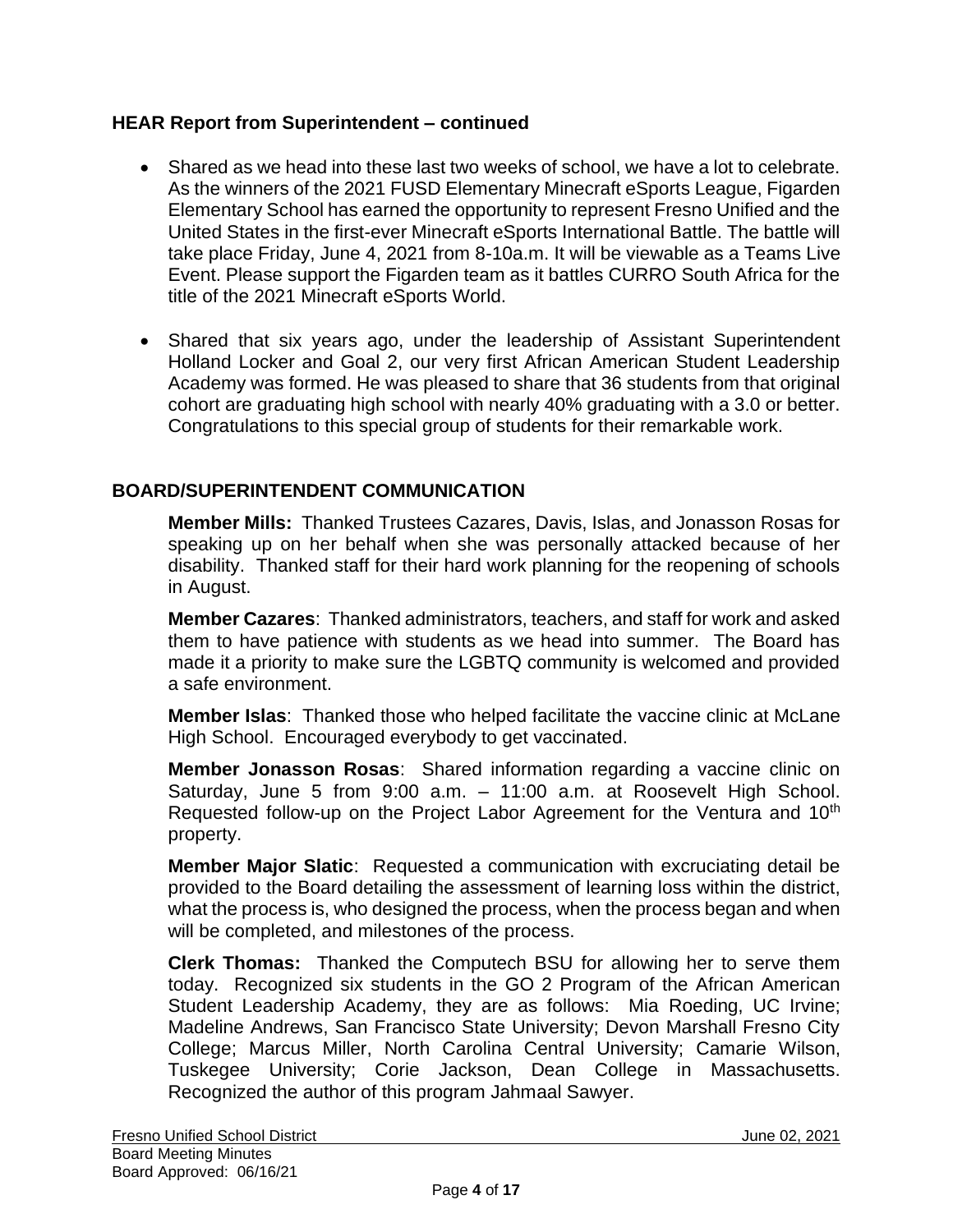## **OPPORTUNITY for Public Comment on Consent Agenda Items**

For the record, the Board received three requests to address the Board and zero email submissions of public comment on Consent Agenda Items.

On a motion by Board Member Islas, seconded by Board Clerk Thomas, the Consent Agenda, was approved, with the exception of A-14 which was pulled from the agenda by staff, A-9 and A-10 pulled for an oral report; and, A-8, A15, and A17 pulled for further discussion, by a vote of 7-0-0-0, as follows: AYES: Board Members: Cazares, Islas, Jonasson Rosas, Mills, Major Slatic, Thomas, and Board President Davis.

**ALL CONSENT AGENDA** items are considered routine by the Board of Education and will be enacted by one motion. There will be no separate discussion of items unless a Board member so requests, in which event, the item(s) will be considered following approval of the Consent Agenda.

# **A. CONSENT AGENDA**

- **A-1, APPROVE Personnel List APPROVED as recommended**, the Personnel List, Appendix A, as submitted.
- **A-2, ADOPT Findings of Fact and Recommendations of District Administrative Board**

**ADOPTED as recommended**, the Findings of Fact and Recommendations of District Administrative Panels resulting from hearings on expulsion and readmittance cases conducted during the period since the May 19, 2021 Regular Board Meeting.

- **A-3, APPROVE Minutes from Prior Meetings APPROVED as recommended**, the draft minutes for the May 05, 2021 and the May 19, 2021 Regular Board Meetings.
- **A-4, APPROVE Agreement with Camp Oakhurst for High School Summer Leadership Camp**

**APPROVED as recommended**, an agreement with Camp Oakhurst. As part of the district's commitment to engaging all students in arts, activities, athletics, and developing effective student leaders, Camp Oakhurst will provide camp facilities, recreation, room, and board for Fresno Unified high school students.

## **A-5, APPROVE Agreement with Swun Math**

**APPROVED as recommended**, an agreement with Swun Math for coaching middle school mathematics teachers during the middle school summer program.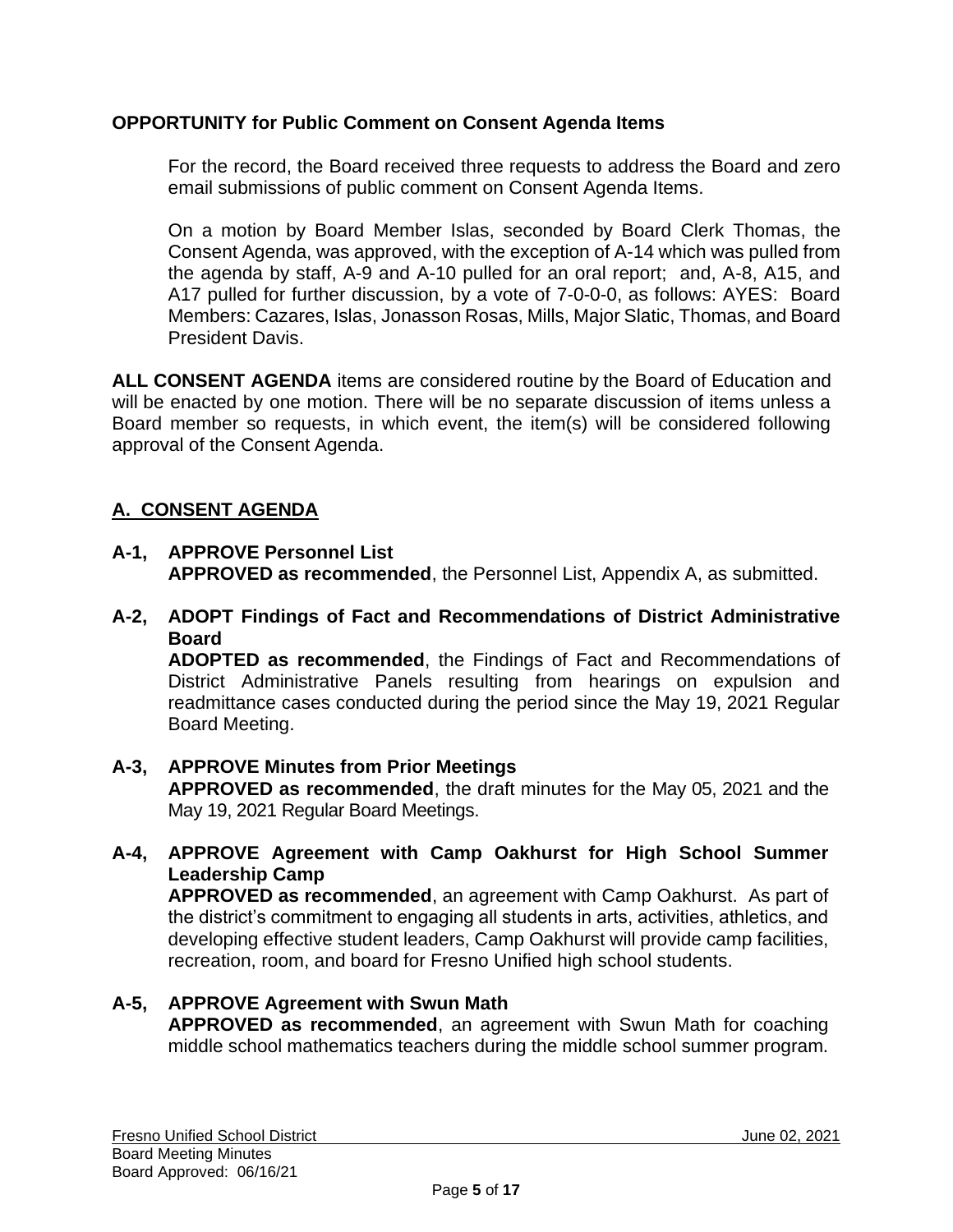- **A-6, APPROVE Agreement with The New Teacher Project Good 2 Great Summer Math Academy APPROVED as recommended**, an agreement with The New Teacher Project.
- **A-7, APPROVE Position and ADOPT Revised Job Description for Executive Director, Health Services and Revised Management Salary Schedule APPROVED and ADOPTED** as recommended, the revised job description for Executive Director, Health Services and Revised Management Salary Schedule.
- **A-8, APPROVE Agreement with California Office to Reform Education for Shared Principal II Services by Maria Lynn Rocha Salazar as a Fresno Unified Employee on Loan to California Office to Reform Education APPROVED as recommended**, the agreement between Fresno Unified School District and the California Office to Reform Education (CORE) for the shared services of Principal II, Maria Lynn Rocha Salazar.

For the record, Board Members had comments/questions pertaining to Agenda Item A-8. A summary is as follows: Requested clarity as to item and past commitment to discontinue agreement. Superintendent, Dr. Nelson was available to provide clarity.

On a motion by Board Clerk Thomas, seconded by Board Member Jonasson Rosas, Agenda Item A-8 was approved by a vote of 7-0-0-0, as follows: AYES: Board Members: Cazares, Islas, Jonasson Rosas, Mills, Major Slatic, Thomas, Board President Davis.

## **A-9, APPROVE Amendment No. 1 to Kim Mecum's Employment Agreement as Chief Academic Officer**

**APPROVED as recommended**, the Chief Academic Officer's Employment Agreement.

For the record an oral report was read pertaining to Agenda Item A-9, Approve Amendment No. 1 to Kim Mecum's Employment Agreement as Chief Academic Officer. Board Clerk Thomas read the report as follows:

Government Code section 54953(c)(3) of the Brown Act requires that this Board make an oral report in open session before taking final action on an employment agreement for a local agency executive such as the Chief Academic Officer. The oral report must summarize any recommended compensation including salary and/or fringe benefits.

Consistent with this requirement, the District is providing the following oral summary of the salary and fringe benefits as set forth in the proposed Amendment No. 1 to the Employment Agreement between the Fresno Unified School District and Kim Mecum.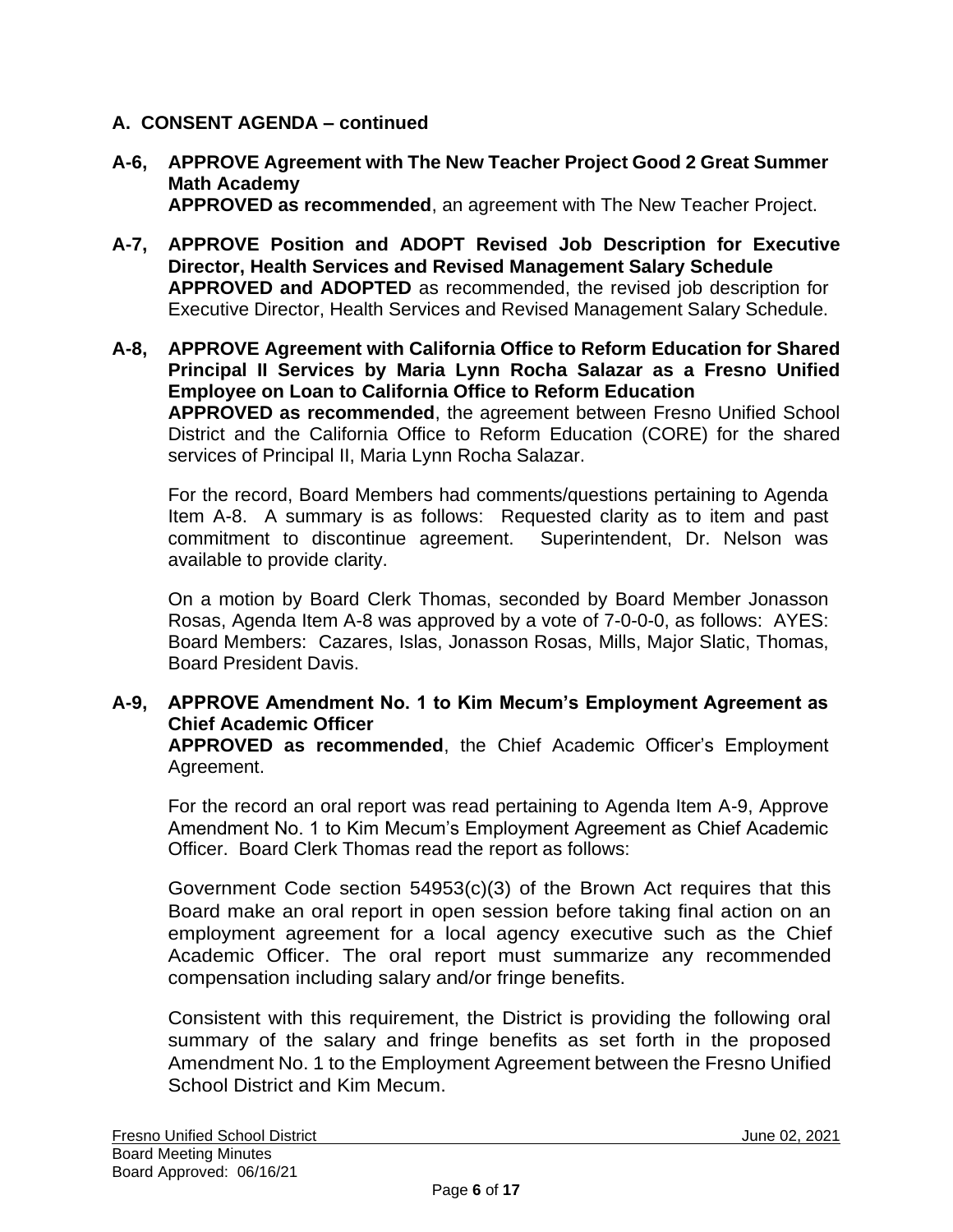- Contract Term effective July 1, 2020 through June 30, 2024
- Annual salary of \$251,.067.69 which includes a 7.5% career increment consistent with the career increment applicable to all management employees in the District
- Paid medical, dental and vision insurance coverage on same terms as other management employees
- Lifetime health benefits
- Additional retirement contribution payments of \$18,000 per year
- Auto/Travel Allowance of \$500 per month
- Paid vacation at 20 days per year
- Paid professional dues to Association of California School Administrators and California Association of School Business Officers

Pursuant to Government Code section 54953(c)(3). The item was then opened for discussion and action.

For the record, Board Members had comments/questions pertaining to Agenda Item A-9. A summary is as follows: Expressed appreciation for the district's removal of the Evergreen Clause from contracts, as an extension of a contract should be a conscious decision and not automatic.

On a motion by Board Clerk Thomas, seconded by Board Member Cazares, Agenda Item A-9 was approved by a vote of 7-0-0-0, as follows: AYES: Board Members: Cazares, Islas, Jonasson Rosas, Mills, Major Slatic, Thomas, and Board President Davis.

# **A-10, APPROVE Amendment No. 2 to Paul Idsvoog's Employment Agreement as Chief of Human Resources/Labor Relations**

**APPROVED as recommended**, Amendment No. 2 to the Chief of Human Resources/Labor Relations' Employment Agreement.

For the record an oral report was read pertaining to Agenda Item A-10, Approve Amendment No. 2 to Paul Idsvoog's Employment Agreement as Chief of Human Resources/Labor Relations. Board Clerk Thomas read the report as follows:

Government Code section 54953(c)(3) of the Brown Act requires that this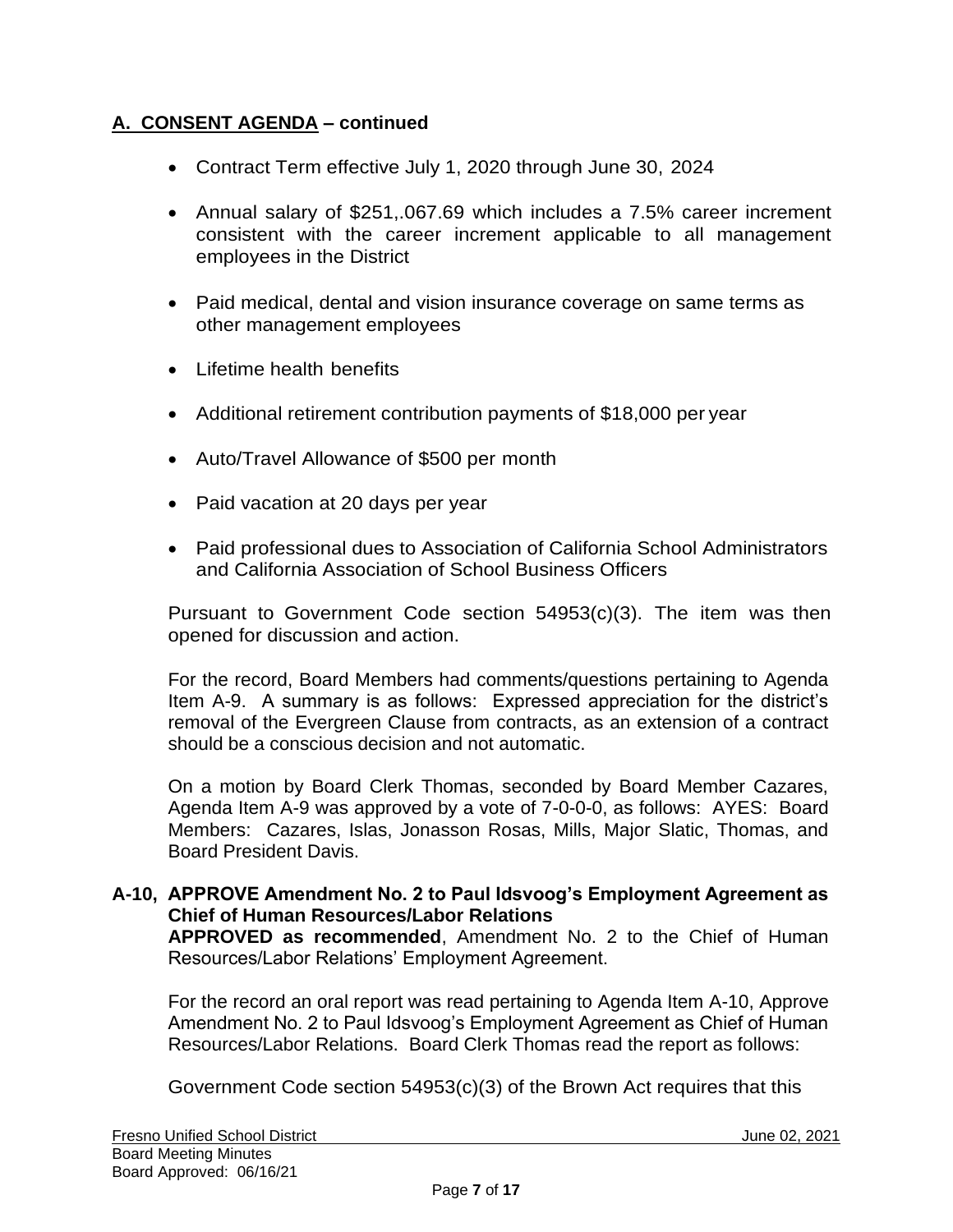Board make an oral report in open session before taking final action on an employment agreement for a local agency executive such as the Chief of Human Resources and Labor Relations. The oral report must summarize any recommended compensation including salary and/or fringe benefits.

Consistent with this requirement, the District is providing the following oral summary of the salary and fringe benefits as set forth in the proposed Amendment No. 2 to the Employment Agreement between the Fresno Unified School District and Paul Idsvoog.

- Contract Term effective July 1, 2020 through June 30, 2024
- Annual salary of \$223,460.23 which includes a 3.0% career increment consistent with the career increment applicable to all management employees in the District
- Paid medical, dental and vision insurance coverage on same terms as other management employees
- Lifetime health benefits
- Additional retirement contribution payments of \$18,000 per year
- Auto/Travel Allowance of \$500 per month
- Paid vacation at 20 days per year
- Paid professional dues to Association of California School Administrators and California Association of School Business Officers

Pursuant to Government Code section 54953(c)(3). The item was then opened for discussion and action.

On a motion by Board Clerk Thomas, seconded by Board Member Cazares, Agenda Item A-10 was approved by a vote of 7-0-0-0, as follows: AYES: Board Members: Cazares, Islas, Jonasson Rosas, Mills, Major Slatic, Thomas, and Board President Davis.

## **A-11, APPROVE Amendment to Agreement with Anthem Blue Cross APPROVED as recommended**, an amendment to the agreement with Anthem Blue Cross.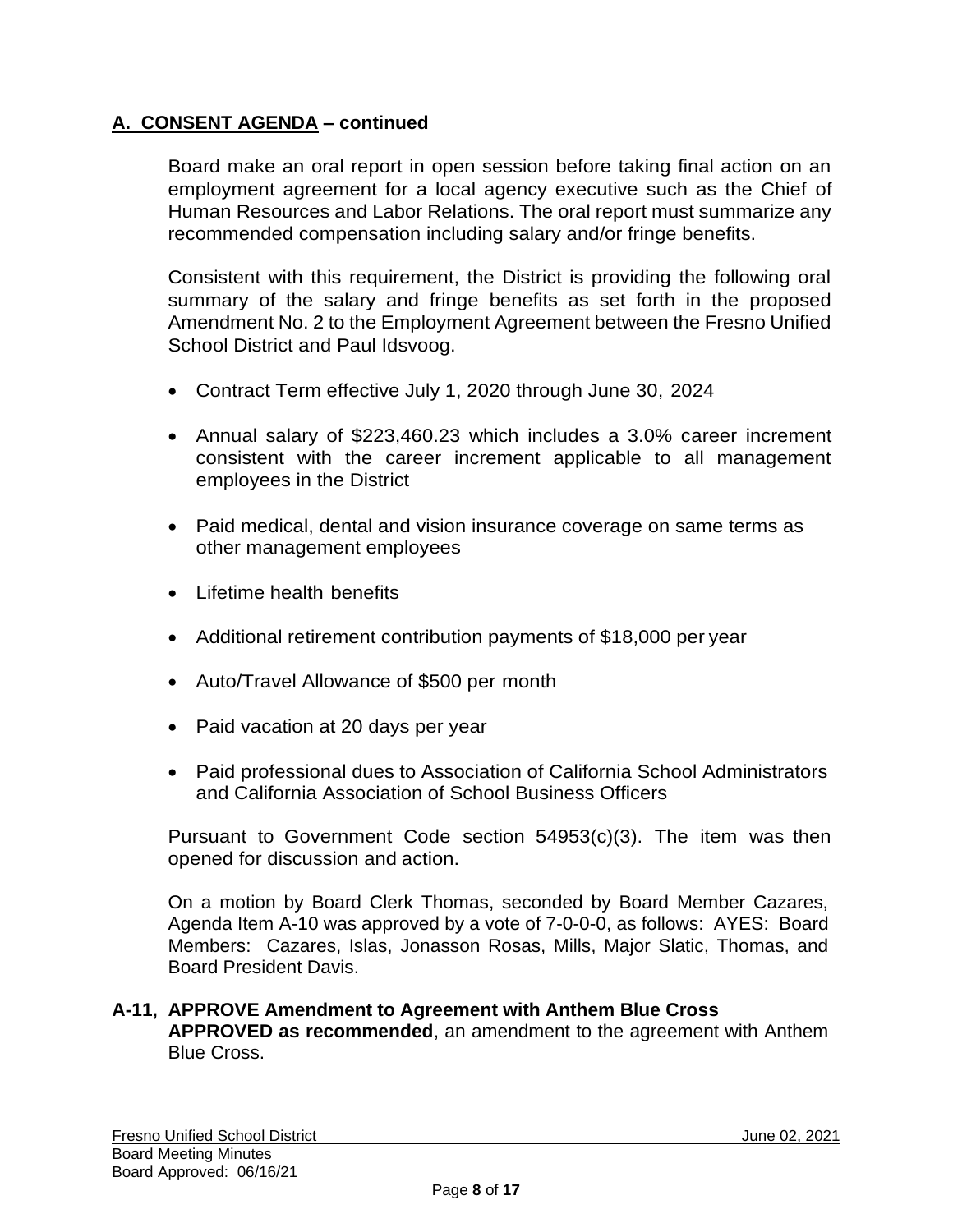- **A-12, APPROVE Grant Application to the California Department of Social Services, Child Care and Development Division APPROVED as recommended**, a grant application to the California Department of Social Services, Child Care and Development Division.
- **A-13, APPROVE Use of Individual Piggyback Contracts in 2021/22 APPROVED as recommended**, a list of piggyback contracts recommended for utilization by the district during 2021/22 for efficient and cost-effective procurement.
- **A-14, APPROVE Award of Bid 21-41, Duncan Polytechnical High School Career Technical Education Medical Science Building ITEM PULLED FROM AGENDA BY STAFF**
- **A-15, APPROVE Award of Bid 21-42, Sections A-C, Bullard, Edison and Sunnyside High Schools Athletic Field Improvements**

Included in the Board binders was information on Bid 21-42, Sections A-C, for installation of accessible bleachers and other improvements to varsity baseball and softball fields at Bullard, Edison, and Sunnyside High Schools.

For the record, Board Members had comments/questions pertaining to Agenda Item A-15. A summary is as follows: Requested clarity as to when field improvements will be completed at Fresno High School.

- **A-16, APPROVE Award of Request for Proposals 21-36, Pest Control Services APPROVED as recommended**, information on Request for Proposals (RFP) 21- 36, Pest Control Services, to select a qualified pest control service vendor for all school sites and departments.
- **A-17, APPROVE Naming of the Academic and Administration Center, Early Learning Center, and Student Engagement Center at the Francine and Murray Farber Educational Campus**

## **OPPORUTNITY FOR PUBLIC COMMENT**

For the record the Board received three requests to address the Board. The names of individuals with a summary of topic are as follows:

- 1. Michelle Asadoorian: Read a letter received from James Tatarian requesting the removal of Roger Tatarian's name from consideration.
- 2. Mark Arax: Read an excerpt from a document written by developer J. C. Forkner which was discriminatory against Armenians and other nationalities.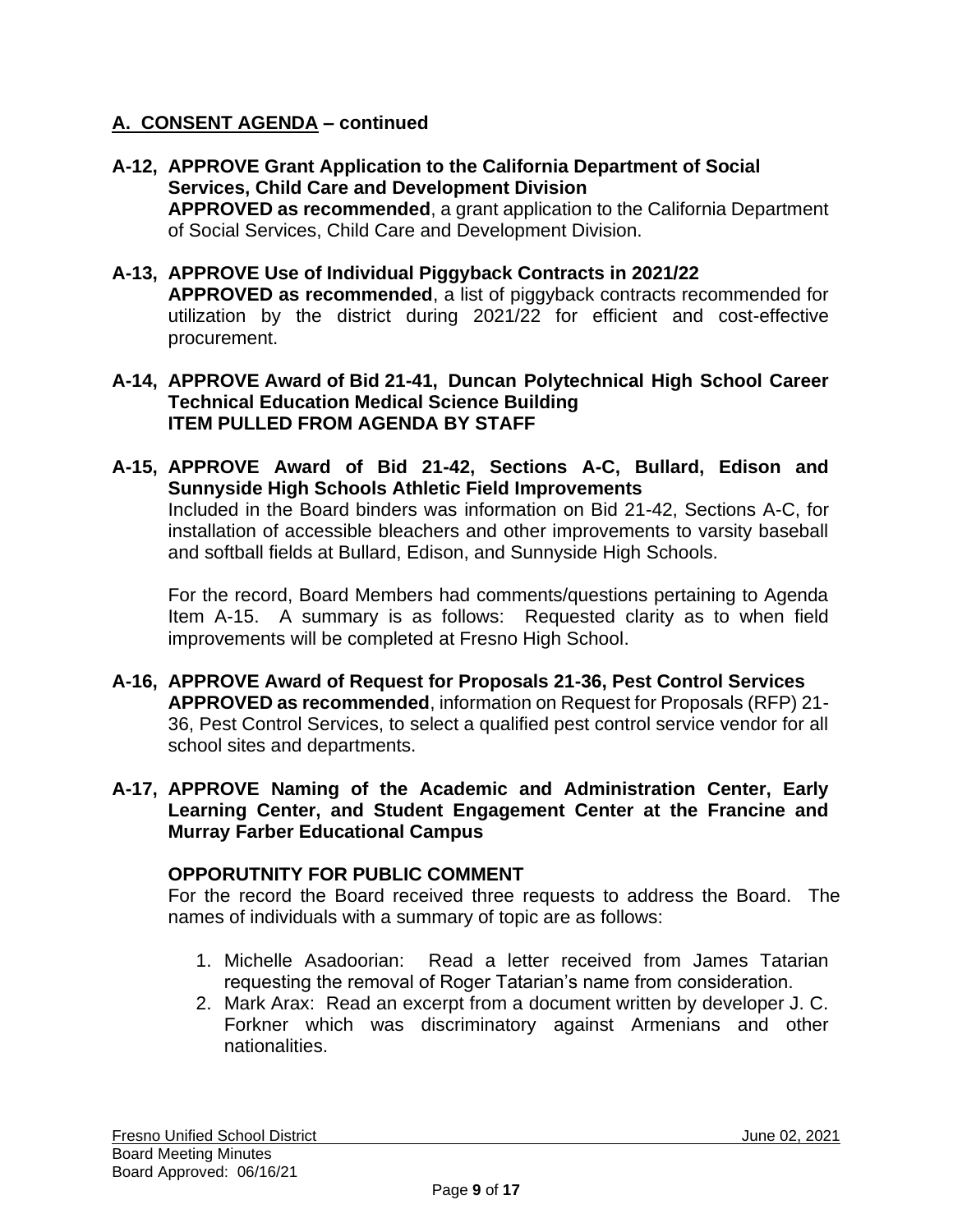3. Andrew Fabella: Directed inflammatory and offensive comments to the Board.

For the record, the Board had comments/questions pertaining to Agenda Item B-17. A summary is as follows: Commented although people felt strongly about this topic, there was no reason a calm and civil discussion could not take place. Acknowledged the naming issue was contentious and all nominated were worthy and deserving. Congratulated the Farber's for the naming of the campus, shared there were concerns about the process but not about the campus being named for them. Acknowledged receipt of letter from the Tatarian family.

For the record, Member Islas offered for the Board's consideration a motion as follows:

The district to look for other buildings not yet named that would make an appropriate place for the names of these individuals and offer one to each of the following: Dolphus Trotter, Roger Tatarian, Holland Locker, and Dolores Huerta. This would allow for each to be honored and acknowledged with their own building, with their own recognition and prominence.

For the record, the Board continued with comments and questions pertaining to Agenda Item B-17. A summary is as follows: Commented this is a way for everyone to move forward and get past the difficulty being experienced. Expressed interest in the recommendation of renaming Forkner Elementary School.

For the record, Chief of Staff Chavez requested clarity on the motion put forward by Member Islas. Member Islas provided clarity as follows:

Motion to amend the original motion, the second half, not asking to rename the Francine and Murray Farber Educational Center. Asking to not consider naming other buildings on the campus after individuals mentioned tonight. In addition, adding Holland Locker's name to list presented tonight and then look for other buildings that have yet to be named and would be fitting for these individuals.

For the record, Chief of Staff Chavez provided clarification commenting the Board would then not approve the agenda item as it comes to the Board.

Member Islas stated she is only asking to amend and change the naming of other buildings on this campus and then to consider the names for new buildings in the district.

Board Clerk Thomas commented she did not agree as the Dolphas Trotter family was very pleased to have a building on the campus of the Francine and Murray Faber Educational Center.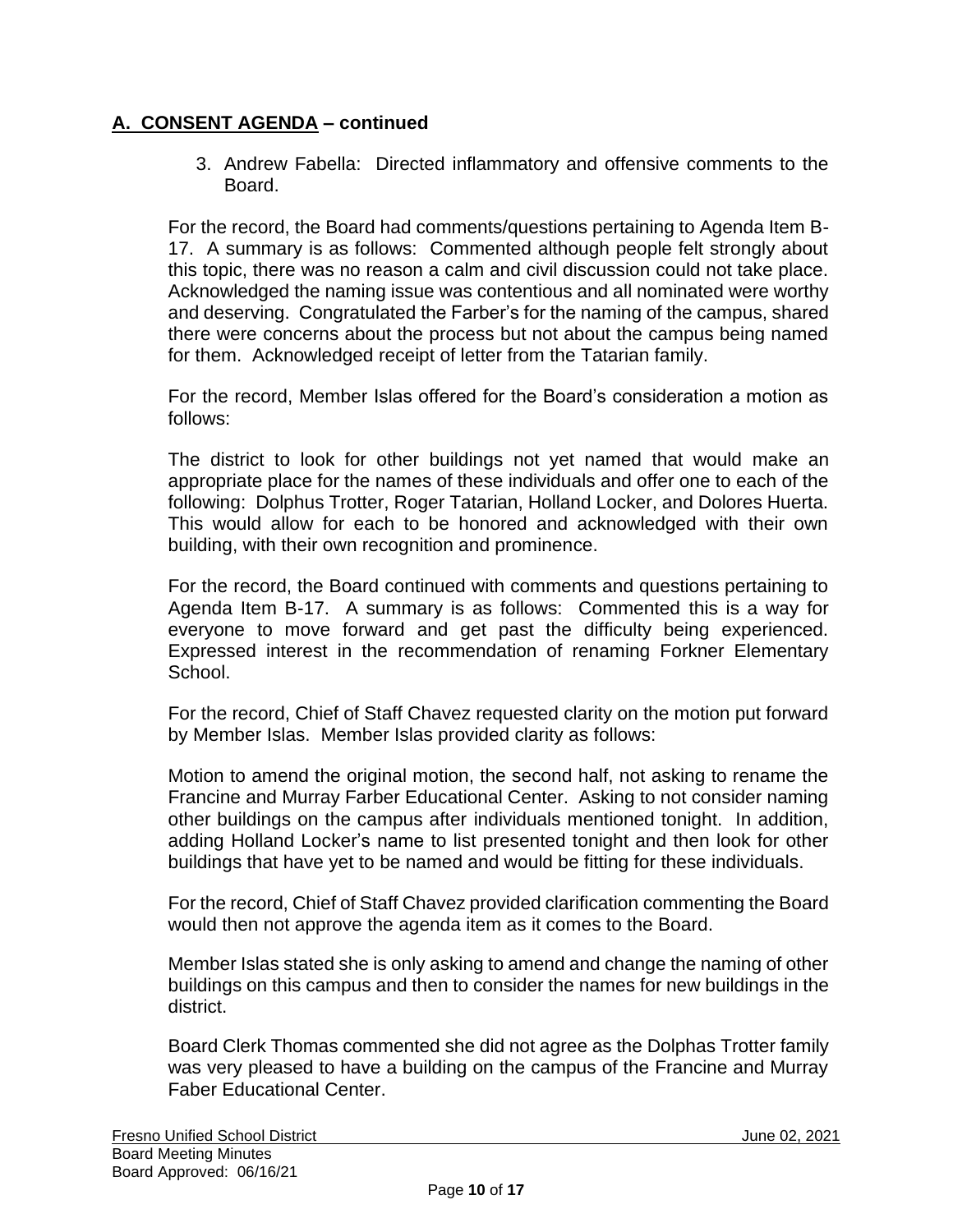Member Islas commented if that is the will of the Trotter's their name could remain, be made as a condition, but she would still like other buildings to be considered for the other three individuals.

Chief of Staff Chavez provided clarity that the agenda item as listed today lists three specific names for the Francine and Murray Educational Center. To move forward with Member Islas' request, a motion is needed to not approve the naming of those buildings on that campus, along with a motion to look at naming other buildings for those said individuals in the future.

Member Jonasson Rosas commented that outreach had been made to the Delores Huerta family as well and they were expecting to have a building named for Delores Huerta.

Member Islas responded the Huerta family in their acceptance did not understand there was another opportunity. An opportunity to have a school named after her, not just a building on a campus.

Chief of Staff Chavez provided clarity that there was a motion on the table by Member Islas to not approve the agenda item as it stands tonight and consider a motion to bring back the naming of other school buildings yet to be named for those said individuals in the future.

For the record, Trustee Islas' motion to not approve item A-17 and consider naming other buildings yet to be named after the three individuals including Holland Locker did not receive a second.

Member Cazares made a motion to amend Agenda Item A-17. The amended motion is as follows:

Approve A-17 without the name of Roger Tatarian. Clerk Thomas seconded the motion.

Before the vote took place, Member Jonasson Rosas commented a summary is as follows: The original item was for the naming of a campus not a school. Schools on the campus are already named. The naming process is not for a vote but to gather a list of ideas for the Board's consideration. The naming of a campus or a school is intended to be an honor not to cause division within the community.

Member Major Slatic requested clarity pertaining to the buildings on the Francine and Murray Farber Education Center campus. Referencing the site plans he asked if there was a CTE building. He requested clarity as to if Roger Tatarian's name would be on an entire building. A reference was made to the process of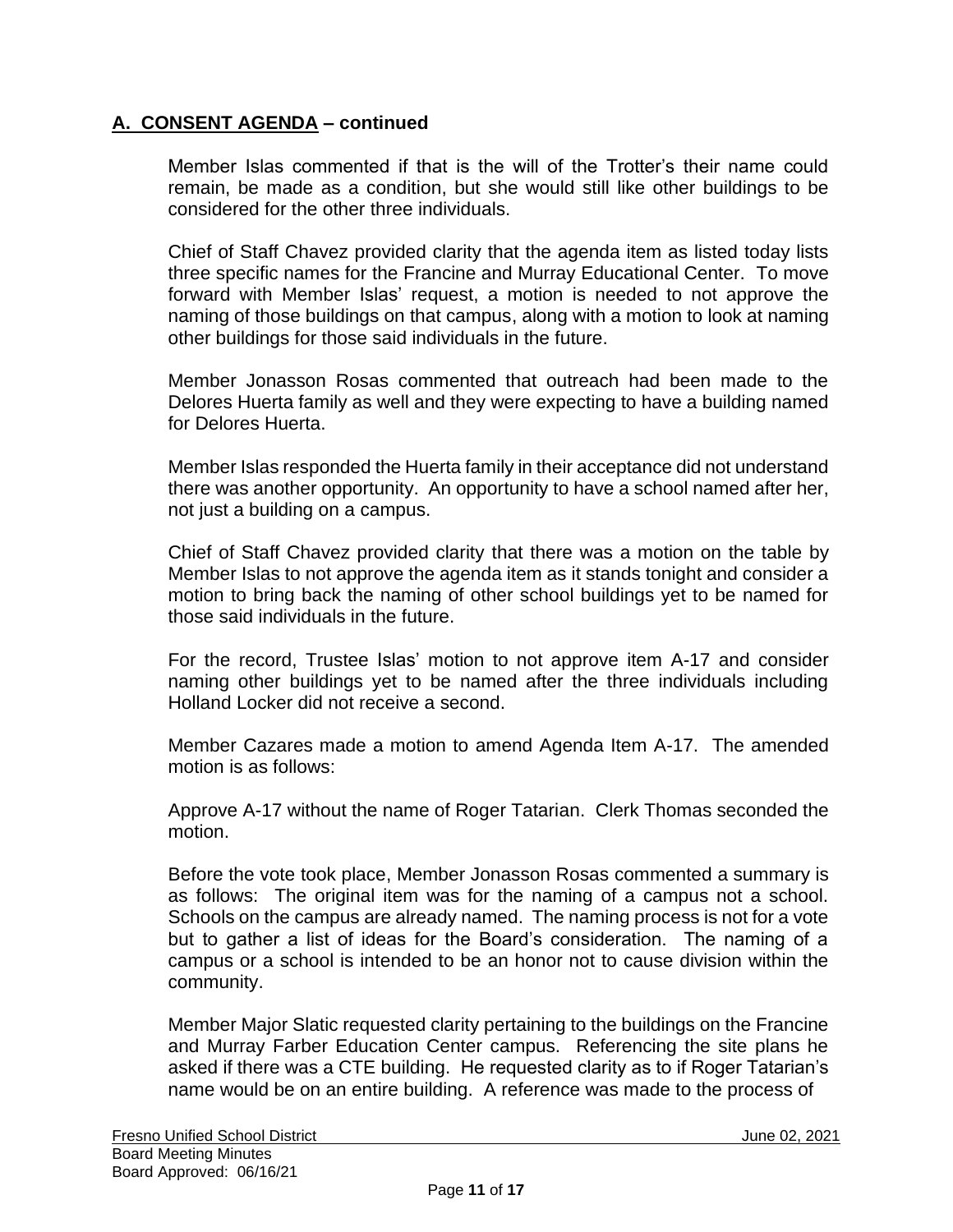naming the Juan Felipe Herrera Elementary School and the manner in which nominations were considered. A reference was made to the recusal of a Board Member from the entire process of considering a charter school petition. Karin Temple, Chief of Operations was available to provide clarity.

Member Islas requested clarity as to the number of standalone buildings on the campus, will Dolphas Trotter and Dolores Huerta each have their own separate building. Requested clarity as to how the recognition of Dolphas Trotter and Dolores Huerta will be displayed. Shared the reason of each having their own separate building was to highlight them and ensure honor and prestige. Commented if the process does not change the Board will be in this same position again.

Board President Davis commented she has requested staff to review properties within the district as yet unnamed and then to bring forward to the Board for consideration.

For the record, Member Cazares amended her motion to approve A-17 without the name of Roger Tatarian and to include the provision Dolores Huerta have the separate building which will eventually house the early learning center. The motion was seconded by Board Clerk Thomas.

Before the vote, Chief of Staff Chavez requested clarity on the motion. Is the motion to not name anything for Dolores Huerta until a separate early learning center is built. Amy Idsvoog of the Communications Department provided information that the Huerta and Trotter families were contacted and approved the naming of a building for Dolores Huerta and Dolphas Trotter. Staff confirmed Dolphas Trotter and Dolores Huerta will each have their own separate and distinct buildings.

A point of order was requested by Member Major Slatic. Chief of Staff Chavez provided clarity as follows:

The motion by Member Cazares, seconded by Clerk Thomas is to name one of the two current buildings on campus in honor of Dolphas Trotter, if the Board takes action to approve the building of an early learning center the early learning center will be named in honor of Dolores Huerta, and the third building as of now will remain unnamed. This motion was approved by a vote of 6-1-0-0, as follows: AYES: Board Members: Cazares, Islas, Jonasson Rosas, Mills, Thomas, and President Thomas. NOES: Member Major Slatic.

## **A-18, APPROVE Proposed Revisions for Board Policies APPROVED as recommended**, proposed revisions for the following seven Board Policies (BP):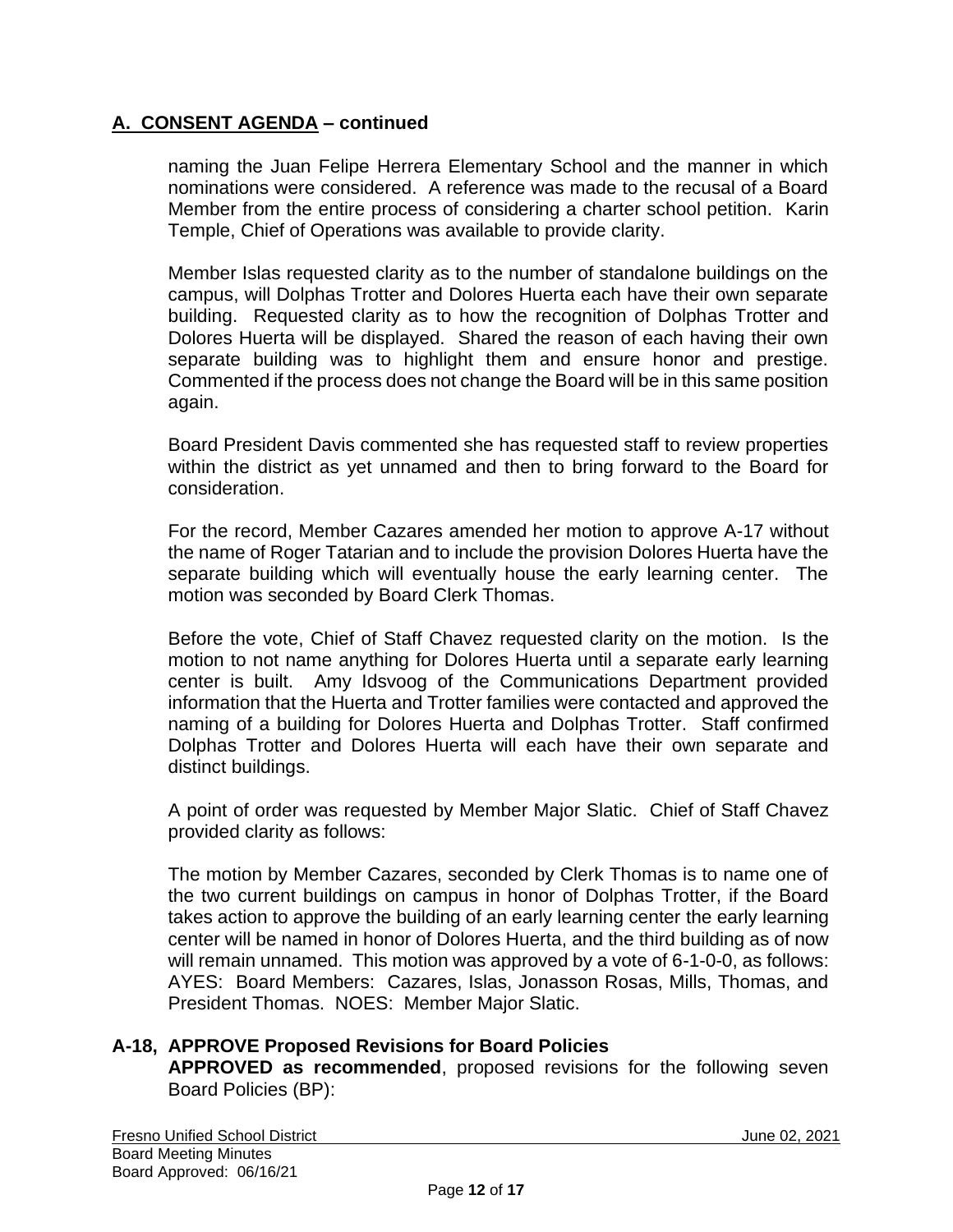- BP 1220.1 Student Advisory Board (NEW)\*
- BP 1312.3 Uniform Complaint Procedures
- BP 3555 Nutrition Program Compliance
- BP 6159 Individualized Education Program
- BP 6159.2 Nonpublic, Nonsectarian School and Agency Services for Special Education
- BP 6174 Education for English Learners
- BP 6175 Migrant Education Program
- **A-19, RATIFY Addendum to Agreement with Harvey Bradley, Deaf and Hard of Hearing Services**

**RATIFIED as recommended**, an addendum to the agreement with the Harvey Bradley, Deaf and Hard of Hearing Services Center, Inc., (DHHSC) in the amount of \$145,000.

**A-20, RATIFY Addendum to Agreement with The Stepping Stones Group RATIFIED as recommended**, an addendum with The Stepping Stones Group in the amount of \$33,600.

## **A-21, RATIFY Change Orders for the Projects Listed Below**

**RATIFIED as recommended**, information on Change Orders for the following projects:

- Bid 20-19, Fresno High School Career Technical Education (CTE) Building **Construction** Change Order 4 presented for ratification \$84,106 • Bid 21-04, McLane High School New CTE Digital Media Arts Lab Change Order 2 and 3 presented for ratification \$10,797 • Bid 21-07, McLane High School Fire Alarm Upgrade Change Order 2 presented for ratification \$22,099 • Bid 21-10, Ewing Elementary School Early Learning Buildings and Parking Lot Improvements Change Order 1 presented for ratification  $$29,213$ • Bid 21-24, Columbia Elementary School Classroom Building Addition Change Order 1 presented for ratification  $\{(48,652)\}$
- **A-22, RATIFY Purchase Orders from February 01, 2021 through February 28, 2021 RATIFIED as recommended**, information on purchase orders issued from February 01, 2021 through February 28, 2021.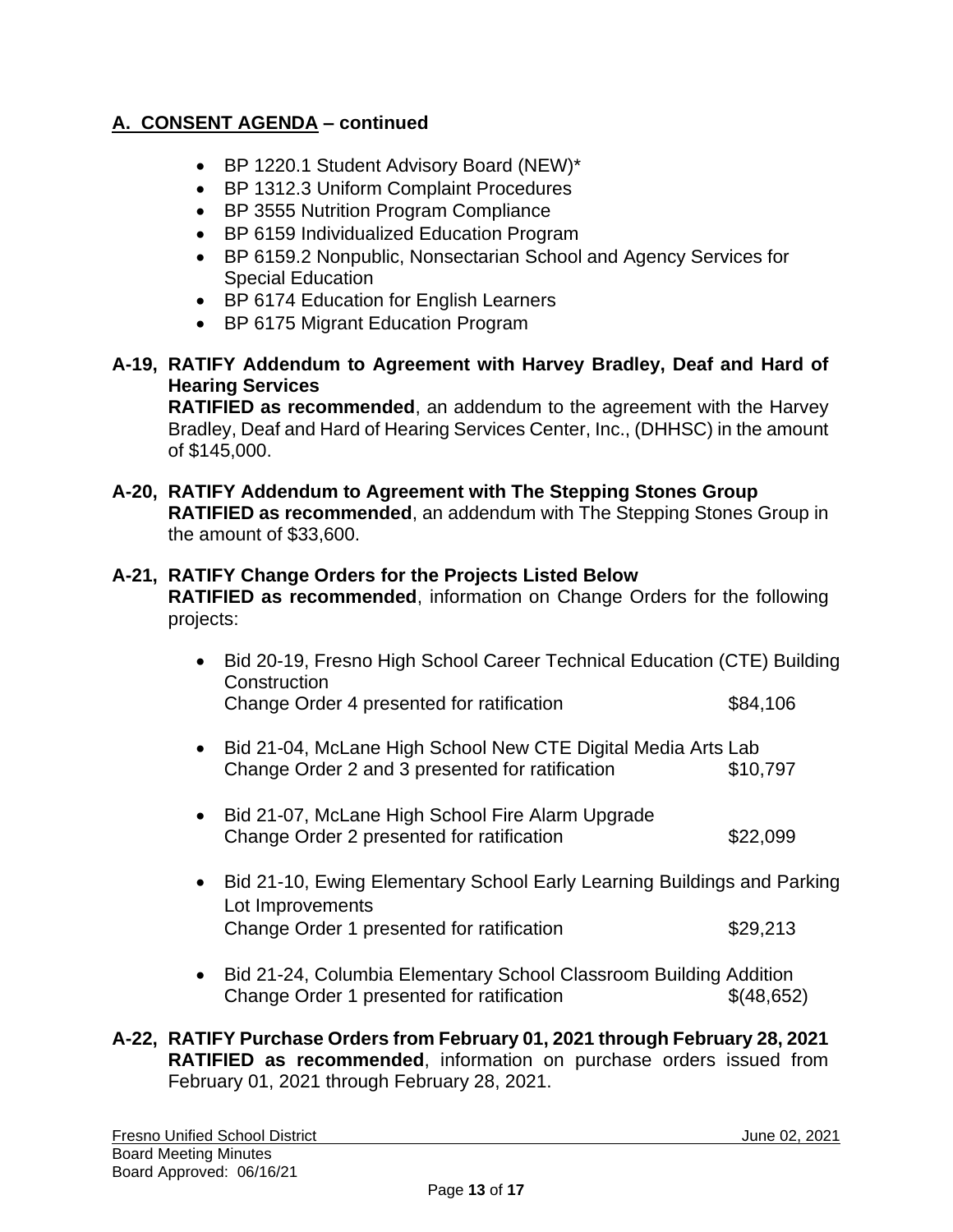## **A-23, RATIFY Purchase Orders from March 01, 2021 through March 31, 2021, and Zero Dollar Contracts**

**RATIFIED as recommended**, information on purchase orders issued from March 01, 2021 through March 31, 2021.

## **UNSCHEDULED ORAL COMMUNICATIONS**

For the record, the Board received 13 requests to address the Board and zero email submissions of public comment for Unscheduled Oral Communications. They are as follows:

Requests to Address the Board

- 1. Vanoush Khachaturyan: Member Islas requested to have this individual removed as she made a threat to the next speaker.
- 2. Jamie Nelson: Acknowledged that Fresno High is on Yokult land. Thanked the Board with exception of Member Major Slatic for listening and holding steady. Good does not pivot.
- 3. Tom Marsella: Support for retaining the Warrior imagery.
- 4. Lori Pastre: Shared significance of retaining the Fresno High School Warrior imagery.
- 5. Tiffany Jones: Shared the pride she has for the Fresno High School Warrior image.
- 6. Terry Cox: Support for retaining the Warrior imagery. Feels his group has not been given a voice.
- 7. Gloria Hernandez: Changes needs to come, American will not be great until we learn the real history of this land. Thanked the Board for removal of Warrior imagery.
- 8. Ronnie Casas: Why should we as the original peoples of this land be marginalized in our own communities?
- 9. Mark Oaks: Expressed the pride he has for the Fresno High School Warrior image.
- 10.Conrad Crump: Was not in the room to provide a comment.
- 11.Brandi N: Thanked the Board for standing for the transformation of the mascot image. Mentioned a sacred gathering to express gratitude for the Board's support in changing the image. The gathering took place while the Board met in Closed Session.
- 12.Andrew Fabela: Was not in the room to provide a comment.
- 13.Aris Janijian: Spoke about the excerpt Mr. Arax read pertaining to discrimination against Armenians and other nationalities.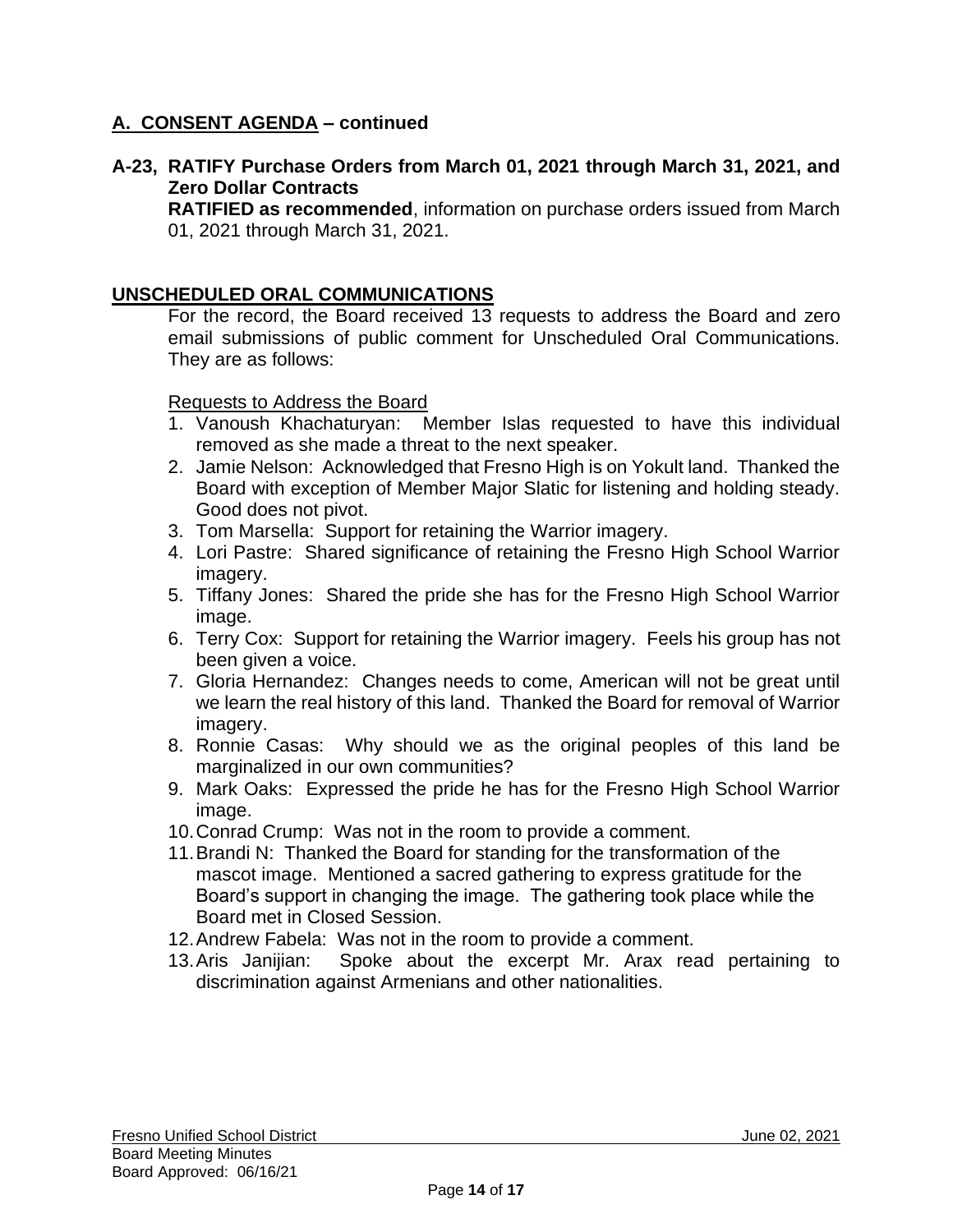# **B. CONFERENCE/DISCUSSION AGENDA**

## **B-24, DISCUSS Student Voice Collaborative for the 2020/21 School Year**

### **OPPORTUNITY for Public Comment**

For the record, the Board received zero submissions of public comment for Agenda Item B-26.

## **B-25, DISCUSS and APPROVE the 2021/22 School Plans for Student Achievement**

### **OPPORTUNITY for Public Comment**

For the record, the Board received zero submissions of public comment for Agenda Item B-25.

On a motion by Board Clerk Thomas, seconded by Board Member Jonasson Rosas, Agenda Item B-25 was approved by a vote of 7-0-0-0, as follows: AYES: Board Members: Cazares, Islas, Jonasson Rosas, Mills, Major Slatic, Thomas, and Board President Davis.

### **B-26, OPPORTUNITY for Public Discussion of the California School Employees Association, Chapter 125 2021-2024 Initial Proposal to the Fresno Unified School District**

#### **OPPORTUNITY for Public Comment**

For the record, the Board received zero submissions of public comment for Agenda Item B-26.

**B-27, OPPORTUNITY for Public Discussion of the California School Employees Association, Chapter 143, Food Service 2021-2024 Initial Proposal to the Fresno Unified School District**

## **OPPORTUNITY for Public Comment**

For the record, the Board received zero submissions of public comment for Agenda Item B-27.

### **B-28, OPPORTUNITY for Public Discussion and ADOPTION of the Fresno Unified School District 2021-2024 Initial Proposal to the California School Employees Association, Chapter 125**

#### **OPPORTUNITY for Public Comment**

For the record, the Board received zero submissions of public comment for Agenda Item B-28.

On a motion by Board Clerk Thomas, seconded by Board Member Major Slatic, Agenda Item B-28 was adopted by a vote of 6-0-0-1, as follows: AYES: Board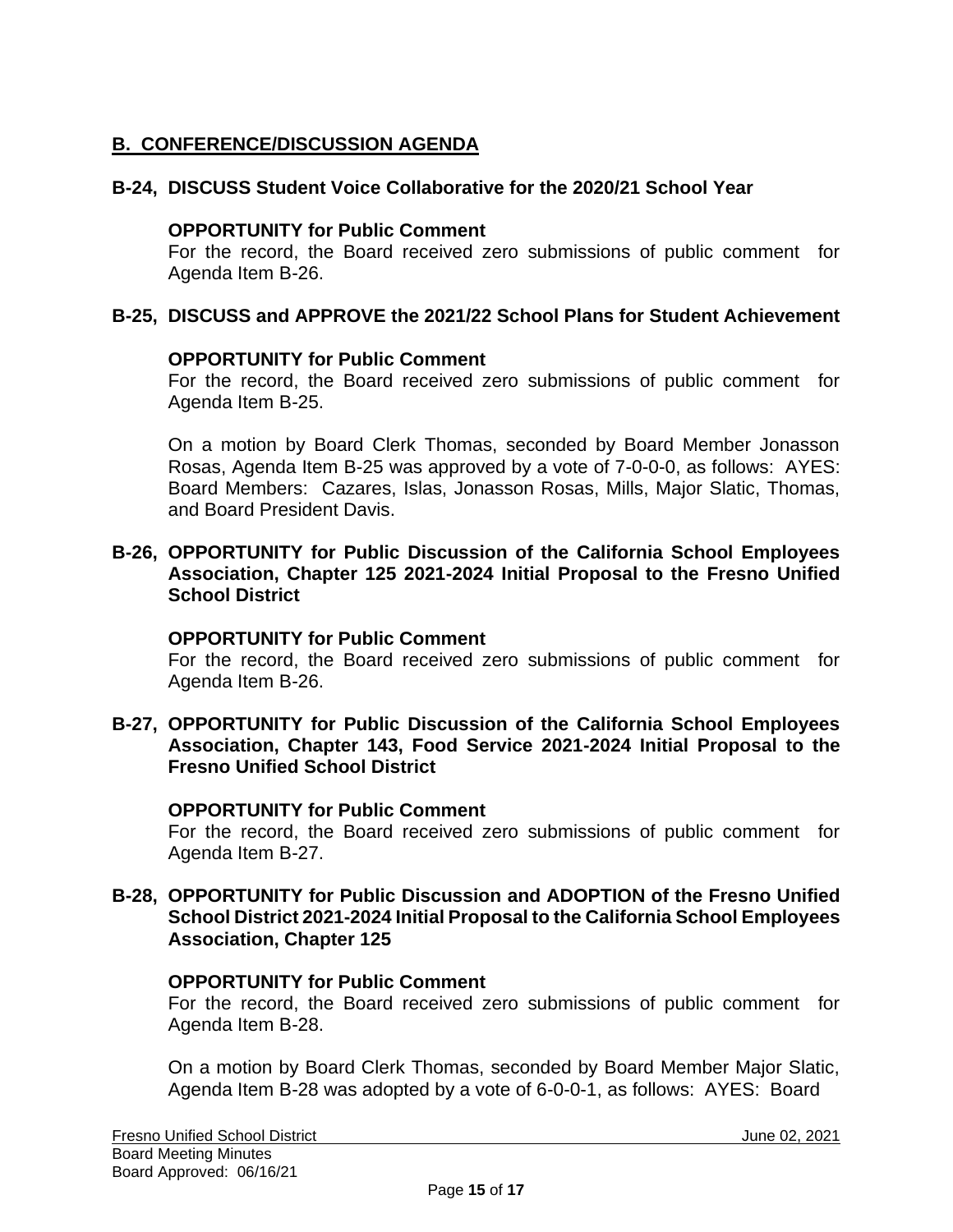## **B. CONFERENCE/DISCUSSION AGENDA**

Members: Cazares, Jonasson Rosas, Mills, Major Slatic, Thomas, and Board President Davis. ABSENT: Board Member Islas.

## **B-29, OPPORTUNITY for Public Discussion and ADOPTION of the Fresno Unified School District 2021-2024 Initial Proposal to the California School Employees Association, Chapter 143, Food Service**

### **OPPORTUNITY for Public Comment**

For the record, the Board received zero submissions of public comment for Agenda Item B-29.

On a motion by Board Clerk Thomas, seconded by Board Member Jonasson Rosas, Agenda Item B-29 was adopted by a vote of 6-0-0-1, as follows: AYES: Board Members: Cazares, Jonasson Rosas, Mills, Major Slatic, Thomas, and Board President Davis. ABSENT: Board Member Islas.

## **B-30, HOLD Public Hearing, PRESENT and DISCUSS Fresno Unified School District's 2021/22 Local Control and Accountability Plan**

For the record, Board President Davis OPENED the public hearing at 8:54 p.m.

#### **OPPORTUNITY for Public Comment**

For the record, the Board received zero submissions of public comment for Agenda Item B-30.

For the record, Board President Davis CLOSED the public hearing at 9:04 p.m.

## **B-31, HOLD Public Hearing, PRESENT and DISCUSS Fresno Unified School District's 2021/22 Proposed Budget and Education Protection Account**

For the record, Board President Davis OPENED the public hearing at 9:18 p.m.

#### **OPPORTUNITY for Public Comment**

For the record, the Board received two requests to address the Board and zero submissions of public comment for Agenda Item B-31. They are as follows:

#### Requests to Address the Board

- 1. Nishea Balajadia: Left meeting before providing a comment.
- 2. Marisa Moraza: Encouraged folks to reimagine how to create positive climates and cultures in schools and how to reimagine campus safety as well.

For the record, Board President Davis CLOSED the public hearing at 9:21 p.m.

For the record, Board Members had comments/questions pertaining to Agenda